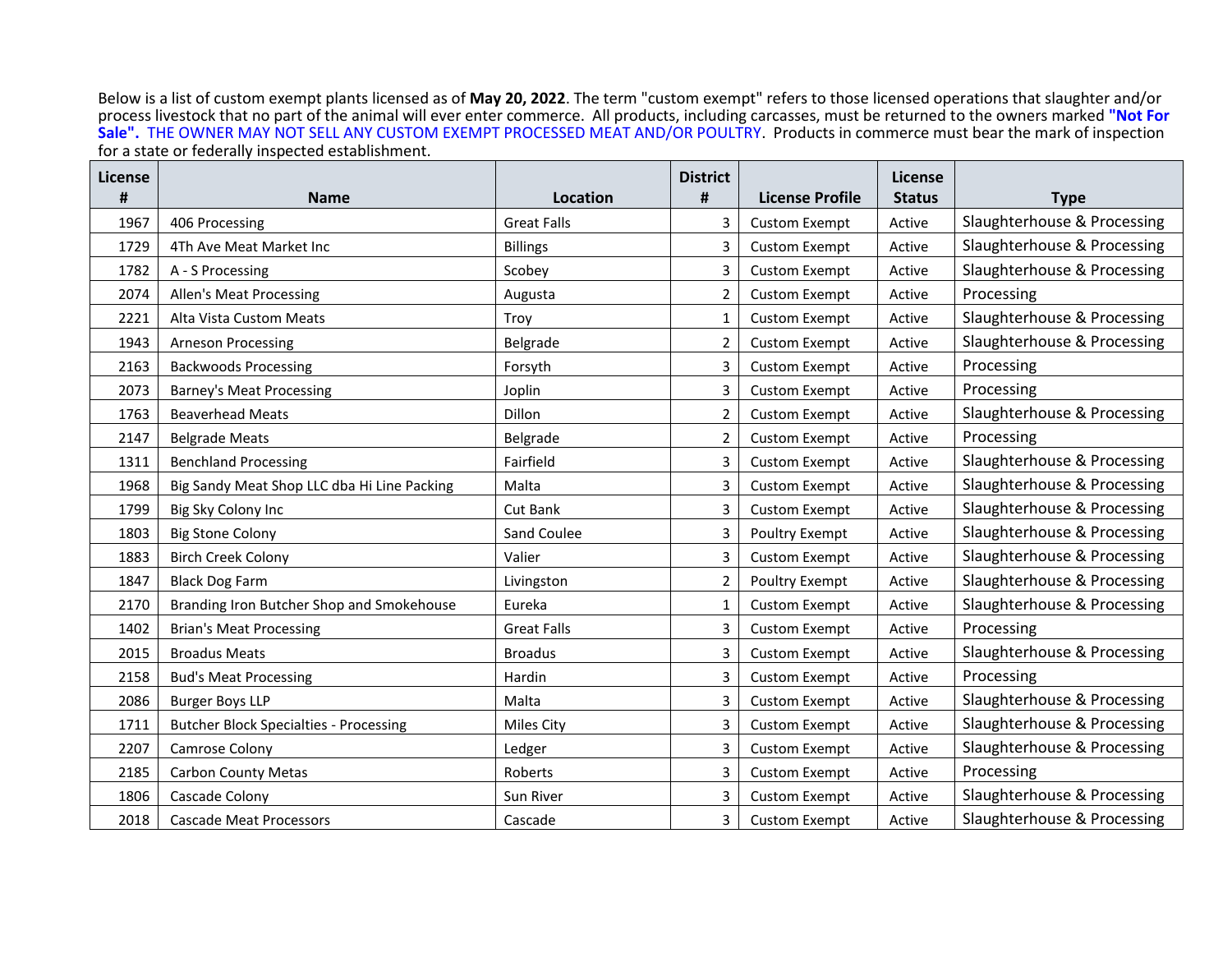| License |                                |                 | <b>District</b> |                        | License       |                             |
|---------|--------------------------------|-----------------|-----------------|------------------------|---------------|-----------------------------|
| #       | <b>Name</b>                    | <b>Location</b> | #               | <b>License Profile</b> | <b>Status</b> | <b>Type</b>                 |
| 1804    | <b>Central Park Meats</b>      | Belgrade        | $\overline{2}$  | <b>Custom Exempt</b>   | Active        | Processing                  |
| 2097    | <b>Chladeks Meats</b>          | Deer Lodge      | $\overline{2}$  | <b>Custom Exempt</b>   | Active        | Processing                  |
| 1810    | <b>Christiaens Meat</b>        | Valier          | 3               | <b>Custom Exempt</b>   | Active        | Slaughterhouse & Processing |
| 1724    | Cool Spring Colony             | Rudyard         | 3               | <b>Custom Exempt</b>   | Active        | Slaughterhouse & Processing |
| 2082    | <b>Craig's Meat Processing</b> | Savage          | 3               | <b>Custom Exempt</b>   | Active        | Slaughterhouse & Processing |
| 2367    | Custom Cuts Inc                | Lewistown       | 3               | <b>Custom Exempt</b>   | Active        | Slaughterhouse & Processing |
| 2178    | <b>Cut Above Meats</b>         | Lewistown       | 3               | <b>Custom Exempt</b>   | Active        | Slaughterhouse & Processing |
| 2168    | D & J Meat Processing          | Saint Ignatius  | $\mathbf{1}$    | <b>Custom Exempt</b>   | Active        | Slaughterhouse & Processing |
| 1321    | DaBucha's Outdoors             | Shelby          | 3               | <b>Custom Exempt</b>   | Active        | Processing                  |
| 2028    | Daum's Meathouse               | Roundup         | 3               | <b>Custom Exempt</b>   | Active        | Slaughterhouse & Processing |
| 2338    | Dean's Meat House              | Shepherd        | 3               | <b>Custom Exempt</b>   | Active        | Slaughterhouse & Processing |
| 2389    | Deemo's Meats                  | Ennis           | $\overline{2}$  | <b>Custom Exempt</b>   | Active        | Processing                  |
| 2030    | Diamond D Bar Processing LLC   | Geraldine       | 3               | <b>Custom Exempt</b>   | Active        | Slaughterhouse & Processing |
| 2374    | Duncan Ranch Colony Inc        | Harlowton       | 3               | <b>Custom Exempt</b>   | Active        | Slaughterhouse & Processing |
| 2132    | Dutch Meat Shop                | Belgrade        | $\overline{2}$  | <b>Custom Exempt</b>   | Active        | Processing                  |
| 1903    | Eagle Creek Colony Inc         | Galata          | 3               | <b>Custom Exempt</b>   | Active        | Slaughterhouse & Processing |
| 1515    | Eagle Custom Sausage           | Columbia Falls  | $\mathbf{1}$    | <b>Custom Exempt</b>   | Active        | Processing                  |
| 1875    | East End Colony                | Havre           | 3               | <b>Custom Exempt</b>   | Active        | Slaughterhouse & Processing |
| 2383    | Elk Creek Colony               | Augusta         | $\overline{2}$  | <b>Custom Exempt</b>   | Active        | Slaughterhouse & Processing |
| 1814    | Fairhaven Colony               | Ulm             | 3               | <b>Custom Exempt</b>   | Active        | Slaughterhouse & Processing |
| 2105    | Foy's Hilger Meats             | Hilger          | 3               | <b>Custom Exempt</b>   | Active        | Processing                  |
| 2392    | <b>Frank's Meat Processing</b> | Pablo           | $\mathbf{1}$    | <b>Custom Exempt</b>   | Active        | Slaughterhouse & Processing |
| 1876    | <b>Glacier Colony</b>          | <b>Cut Bank</b> | 3               | <b>Poultry Exempt</b>  | Active        | Slaughterhouse & Processing |
| 1817    | <b>Glendale Colony</b>         | Cut Bank        | 3               | Poultry Exempt         | Active        | Slaughterhouse & Processing |
| 1818    | <b>Golden Valley Colony</b>    | Ryegate         | 3               | Poultry Exempt         | Active        | Slaughterhouse & Processing |
| 2119    | Graywolf Meats & Bison Co      | Arlee           | $\mathbf 1$     | <b>Custom Exempt</b>   | Active        | Slaughterhouse & Processing |
| 1931    | H & H Meats                    | Missoula        | $\mathbf{1}$    | <b>Custom Exempt</b>   | Active        | Processing                  |
| 2375    | Hanging W Meats                | <b>Baker</b>    | 3               | <b>Custom Exempt</b>   | Active        | Processing                  |
|         |                                |                 |                 |                        |               |                             |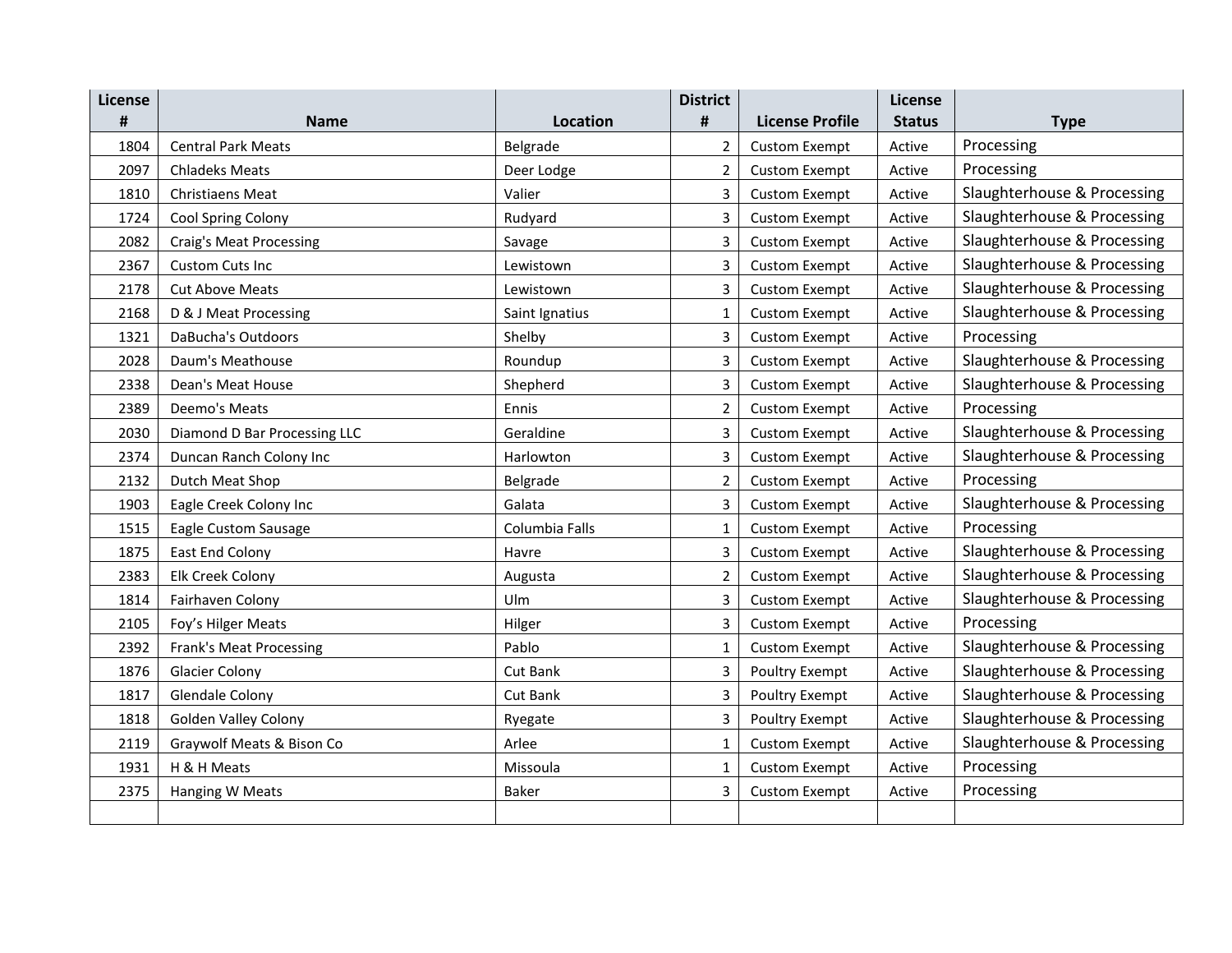| License |                                    |                    | <b>District</b> |                        | License       |                             |
|---------|------------------------------------|--------------------|-----------------|------------------------|---------------|-----------------------------|
| #       | <b>Name</b>                        | <b>Location</b>    | #               | <b>License Profile</b> | <b>Status</b> | <b>Type</b>                 |
| 1703    | Happel's Clean Cut Meats LLC       | Bozeman            | $\overline{2}$  | <b>Custom Exempt</b>   | Active        | Processing                  |
| 2173    | <b>Hartland Colony</b>             | Havre              | 3               | <b>Custom Exempt</b>   | Active        | Slaughterhouse & Processing |
| 2121    | Hart's Custom Cutting              | Choteau            | 3               | <b>Custom Exempt</b>   | Active        | Slaughterhouse & Processing |
| 2129    | Hi Line Meats                      | Glasgow            | 3               | <b>Custom Exempt</b>   | Active        | Processing                  |
| 1890    | Hilldale Colony Inc                | Havre              | 3               | Poultry Exempt         | Active        | Slaughterhouse & Processing |
| 2183    | Hook em & Skin em                  | <b>Three Forks</b> | $\overline{2}$  | <b>Custom Exempt</b>   | Active        | Processing                  |
| 2400    | Horizon Colony                     | Cut Bank           | 3               | <b>Custom Exempt</b>   | Active        | Slaughterhouse & Processing |
| 2320    | <b>Houty Duty Meats</b>            | Kevin              | 3               | <b>Custom Exempt</b>   | Active        | Slaughterhouse & Processing |
| 2174    | Jake's Sausage Shop                | Choteau            | 3               | <b>Custom Exempt</b>   | Active        | Processing                  |
| 2401    | <b>Judith Mountain Meats</b>       | Lewistown          | 3               | <b>Custom Exempt</b>   | Active        | Slaughterhouse & Processing |
| 1319    | K & S Meat Processing              | Helena             | $\overline{2}$  | <b>Custom Exempt</b>   | Active        | Slaughterhouse & Processing |
| 2104    | Kilby Butte Hutterian Brethren Inc | Roundup            | 3               | <b>Custom Exempt</b>   | Active        | Slaughterhouse & Processing |
| 2002    | <b>King Processing</b>             | Lewistown          | 3               | <b>Custom Exempt</b>   | Active        | Slaughterhouse & Processing |
| 1767    | L & M Lockers LLC                  | Belt               | 3               | <b>Custom Exempt</b>   | Active        | Slaughterhouse & Processing |
| 2159    | Lame Jones Meats                   | Plevna             | 3               | <b>Custom Exempt</b>   | Active        | Processing                  |
| 2403    | Lev's Meat Shop                    | Chinook            | 3               | <b>Custom Exempt</b>   | Active        | Slaughterhouse & Processing |
| 1844    | Lost Horse Custom Cutting          | Hamilton           | $\mathbf{1}$    | <b>Custom Exempt</b>   | Active        | Slaughterhouse & Processing |
| 2312    | M3 Meats                           | Sidney             | 3               | <b>Custom Exempt</b>   | Active        | Slaughterhouse & Processing |
| 2124    | <b>Marottek Meats</b>              | <b>Wolf Point</b>  | 3               | <b>Custom Exempt</b>   | Active        | Processing                  |
| 2142    | Matt's Butcher Shop & Deli         | Livingston         | $\overline{2}$  | <b>Custom Exempt</b>   | Active        | Processing                  |
| 2330    | Midway Colony                      | Conrad             | 3               | <b>Custom Exempt</b>   | Active        | Slaughterhouse & Processing |
| 1601    | <b>Milford Colony</b>              | <b>Wolf Creek</b>  | 3               | <b>Custom Exempt</b>   | Active        | Slaughterhouse & Processing |
| 1829    | <b>Miller Colony</b>               | Choteau            | 3               | Poultry Exempt         | Active        | Slaughterhouse & Processing |
| 2234    | <b>Milligan Canyon Meats</b>       | Cardwell           | $\overline{2}$  | <b>Custom Exempt</b>   | Active        | Slaughterhouse & Processing |
| 2325    | Moly's Bone & Grind                | Chinook            | 3               | <b>Custom Exempt</b>   | Active        | Slaughterhouse & Processing |
| 2366    | <b>Montana City Meats</b>          | Montana City       | $\overline{2}$  | <b>Custom Exempt</b>   | Active        | Slaughterhouse & Processing |
| 2077    | Montana Marbled Meats LLC          | Polson             | 1               | <b>Custom Exempt</b>   | Active        | Processing                  |
| 2204    | Morels Chop Shop                   | Choteau            | 3               | <b>Custom Exempt</b>   | Active        | Processing                  |
| 2215    | Mountain View Colony               | <b>Broadview</b>   | 3               | <b>Custom Exempt</b>   | Active        | Poultry processing only     |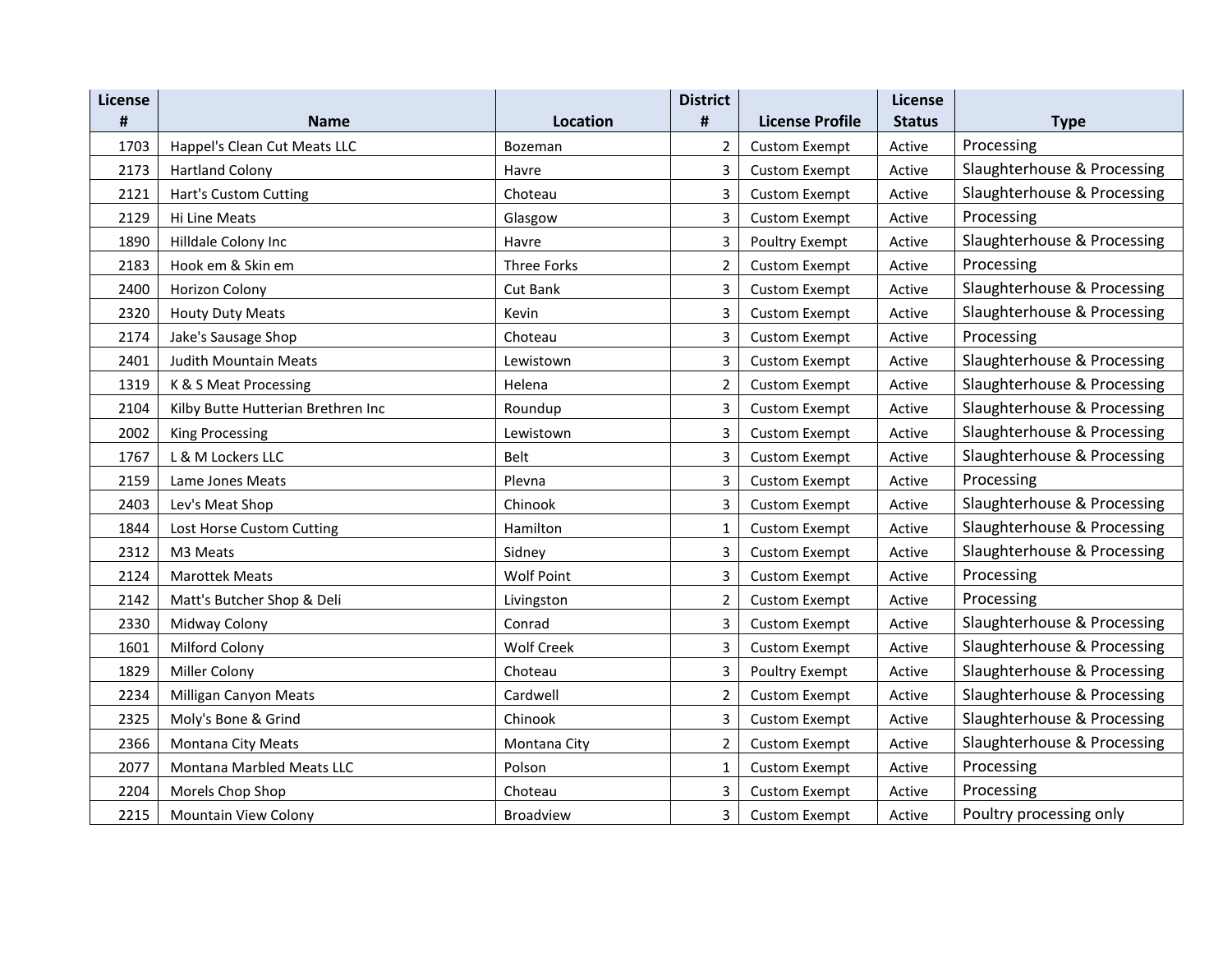| License |                                      |                       | <b>District</b> |                        | License       |                             |
|---------|--------------------------------------|-----------------------|-----------------|------------------------|---------------|-----------------------------|
| #       | <b>Name</b>                          | <b>Location</b>       | $\#$            | <b>License Profile</b> | <b>Status</b> | <b>Type</b>                 |
| 1831    | New Rockport Colony                  | Choteau               | 3               | <b>Custom Exempt</b>   | Active        | Slaughterhouse & Processing |
| 1606    | North American Foods Of Montana      | Hamilton              | 1               | <b>Custom Exempt</b>   | Active        | Slaughterhouse & Processing |
| 2223    | North Country Custom Meat Processing | Havre                 | 3               | <b>Custom Exempt</b>   | Active        | Slaughterhouse & Processing |
| 1676    | Pay N Save Grocery & Meat Shop       | Saco                  | 3               | <b>Custom Exempt</b>   | Active        | Processing                  |
| 2251    | <b>Pekovitch Meats</b>               | Malta                 | 3               | <b>Custom Exempt</b>   | Active        | Slaughter & Processing      |
| 1902    | <b>Pleasant Valley Colony</b>        | Belt                  | 3               | <b>Custom Exempt</b>   | Active        | Slaughter & Processing      |
| 2199    | Pondera Colony                       | Valier                | 3               | Poultry Exempt         | Active        | Slaughter & Processing      |
| 2071    | Powder River Pack                    | Terry                 | 3               | <b>Custom Exempt</b>   | Active        | Slaughter & Processing      |
| 1745    | Power Merc Butchering                | Power                 | 3               | <b>Custom Exempt</b>   | Active        | Slaughter & Processing      |
| 2300    | Prairie Elk Colony                   | <b>Wolf Point</b>     | 3               | <b>Custom Exempt</b>   | Active        | Slaughter & Processing      |
| 1966    | Ram Hill Farms                       | Lavina                | 3               | <b>Custom Exempt</b>   | Active        | Slaughter & Processing      |
| 1833    | Reynold's Market Baker               | <b>Baker</b>          | 3               | <b>Custom Exempt</b>   | Active        | Processing                  |
| 1834    | <b>Rimrock Colony</b>                | Sunburst              | 3               | <b>Custom Exempt</b>   | Active        | Slaughter & Processing      |
| 1864    | <b>Riverview Colony</b>              | Chester               | 3               | <b>Poultry Exempt</b>  | Active        | Slaughter & Processing      |
| 1835    | <b>Rockport Colony</b>               | Pendroy               | 3               | <b>Custom Exempt</b>   | Active        | Slaughter & Processing      |
| 1708    | Ryan Grocery & Processing            | Jordan                | 3               | <b>Custom Exempt</b>   | Active        | Processing                  |
| 2114    | S & S Cutters                        | Huntley               | 3               | <b>Custom Exempt</b>   | Active        | Slaughter & Processing      |
| 1853    | Sage Creek Colony                    | Chester               | 3               | <b>Custom Exempt</b>   | Active        | Slaughter & Processing      |
| 1849    | Seville Colony                       | Cut Bank              | 3               | <b>Custom Exempt</b>   | Active        | Slaughter & Processing      |
| 2208    | Silo Meats                           | Dillon                | $\overline{2}$  | <b>Custom Exempt</b>   | Active        | Slaughter & Processing      |
| 2353    | <b>Spring Water Colony</b>           | Harlowton             | 3               | <b>Custom Exempt</b>   | Active        | Slaughter & Processing      |
| 1856    | Springdale Colony                    | White Sulphur Springs | 2               | <b>Custom Exempt</b>   | Active        | Slaughter & Processing      |
| 2270    | <b>Stahl's Processing</b>            | Grass Range           | 3               | <b>Custom Exempt</b>   | Active        | Slaughter & Processing      |
| 1940    | <b>Surprise Creek Colony</b>         | Stanford              | 3               | <b>Custom Exempt</b>   | Active        | Slaughter & Processing      |
| 1777    | T & G Processing                     | Circle                | 3               | <b>Custom Exempt</b>   | Active        | Processing                  |
| 2340    | The Butcher Block Custom Meats       | <b>Great Falls</b>    | 3               | <b>Custom Exempt</b>   | Active        | Processing                  |
| 1841    | <b>Tizer Meats</b>                   | Helena                | $\overline{2}$  | <b>Custom Exempt</b>   | Active        | Slaughter & Processing      |
| 2137    | <b>Tongue River Meat Processing</b>  | Miles City            | 3               | <b>Custom Exempt</b>   | Active        | Processing                  |
| 2216    | Top of the Hill Meats                | Polaris               | $\overline{2}$  | <b>Custom Exempt</b>   | Active        | Processing                  |
| 2304    | <b>Trails End</b>                    | <b>Billings</b>       | 3               | <b>Custom Exempt</b>   | Active        | Processing                  |